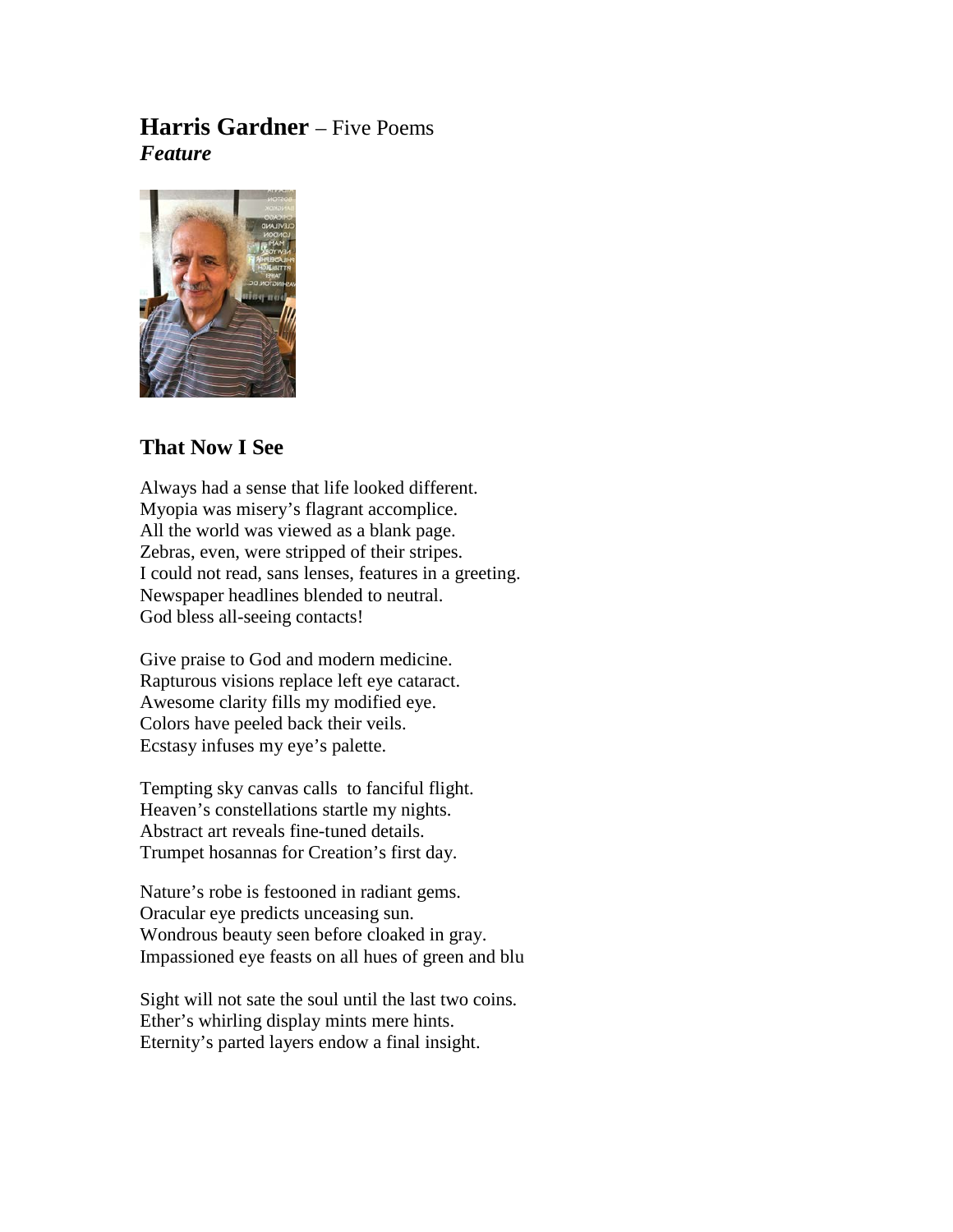#### **Peanut Butter**

**"**I have eaten the plums That were in the icebox"

*From: "This Is Just To Say" by Wm.. Carlos Williams*

I borrowed the peanut butter From your kitchen cabinet. Two slices of Fiber +Cal Fled to me from your Refrigerator. Your marshmallow fluff

Was tempting; but I refused To be a cruel guest who would Scrape the bottom of the jar; So, I opened your fresh container Of jam. I only took enough From the top, Just a little that you would not Notice or miss. Thank you so much. It was delicious.

More than that, It returned me to my childhood, To my parents' house not far From the sound of the ocean. My mind wandered back to those joys; However, not long enough to get lost In the past. Your bottle of pinot noir Sang to me in a voice That invited a symphony. I longed to test the nose. Thinking of the bouquet That the label promised, I regretted that I did not Bring you an arrangement. I passed no ATM on the way. I knew that a five dollar bunch Bought at the train station Was beneath both of us.

Next time, I swear to bring roses Which always conjure your image In my thoughts. Sadly, this moment, this day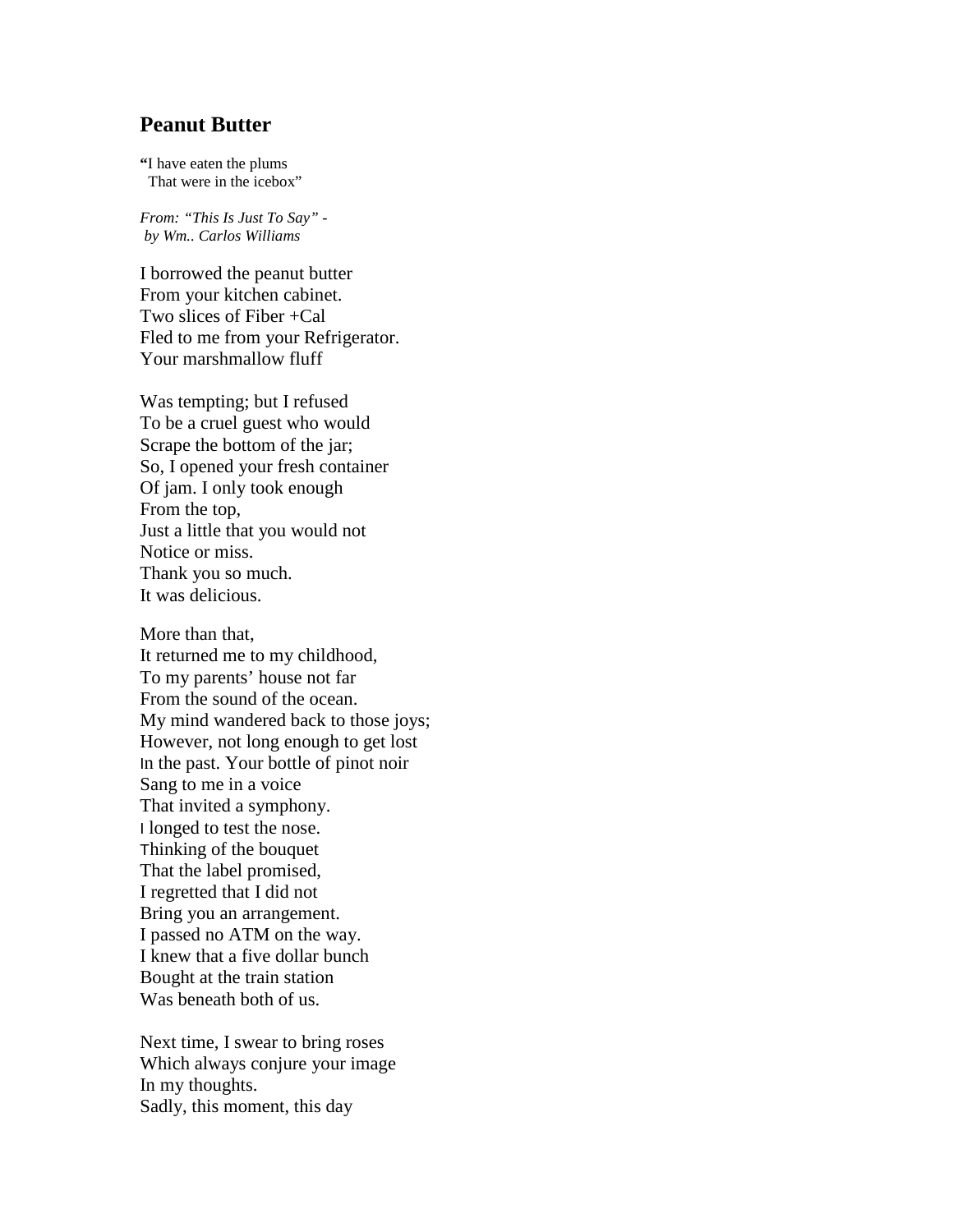Will turn to dust As eventually, in the fullness Of whatever year, I must, too; But, for now, I can only wonder As I diligently search, Where o you keep your Enticing cork screw?

# **When Answers Chase Their Tails**

**"**If you can keep your head when Those about you are losing theirs…" *Rudyard Kipling*

Say that the ocean's murmuring voice Reveals mysteries. Say that the mountains leap-Or, do they tremble When plates rattle on the shelf? Say that the trees bow in reverence Before the words of primal wind. Say that death visits you in dreams. Say that you refuse to take the first step On the journey that never ends-Except, you do when you first kick And scream your entrance into life. Say that you won't dance on graves Of the wicked; although, The temptation is strong.

Say that the world wobbles Because humanity is out of balance. Say that your design is righteous, But you can't cure every wrong. Say that the first step to heal The planet is to plant a tree or seed. One benevolent act begets another. Say that you need to nurture your neighbor Even if half the globe disagrees. Say that mortal conflict creates new rivers. When their waters recede back to their banks, New gravestones raise their dripping heads To inquire about the dead.

Say that life has many doors and knocks.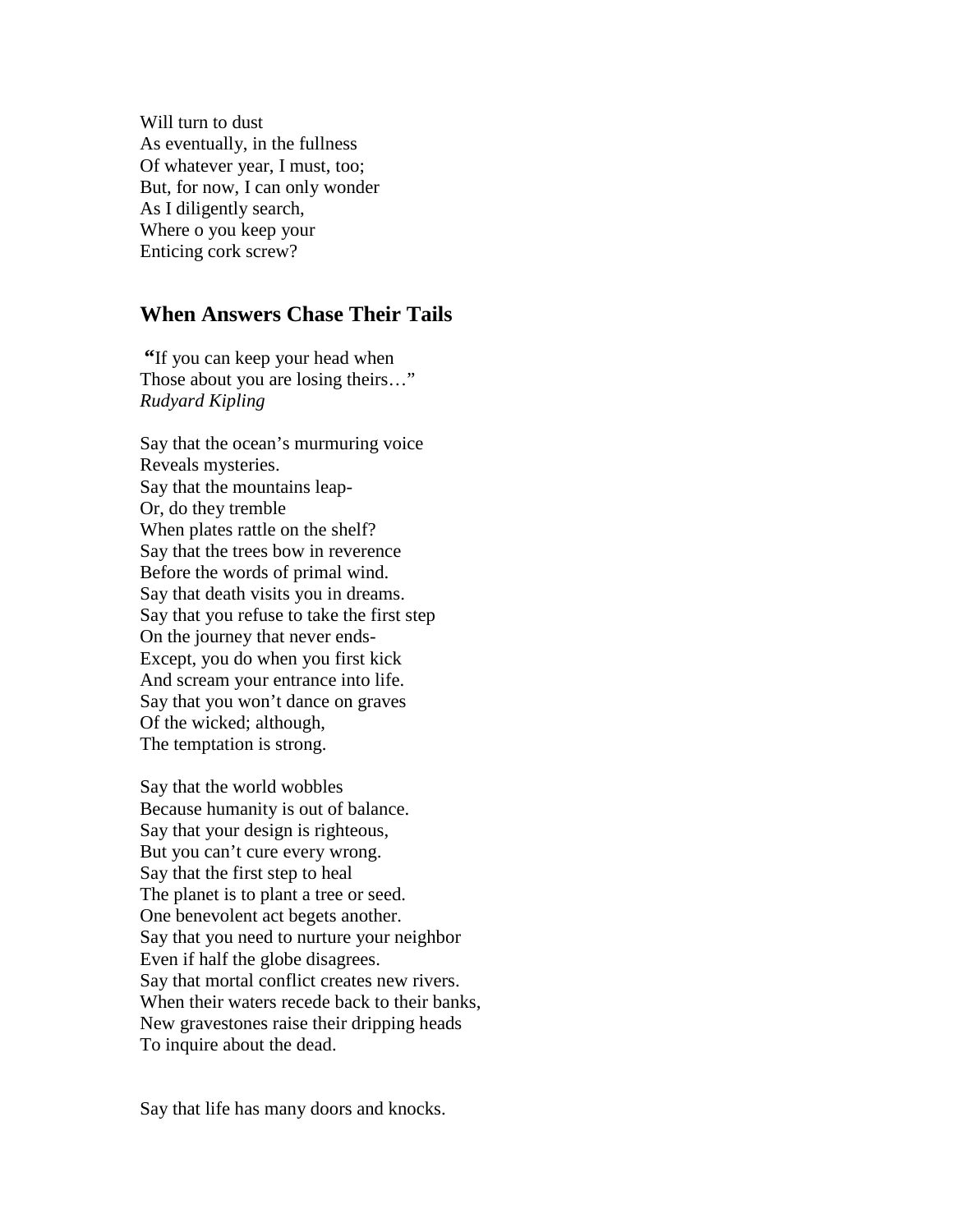You're blameless half the time, with a little luck. Don't get stuck in the muck with others' rebuke. Say that you have options- except when you don't: Roads with roses, paths with thorns. Sometimes both. Say that they should select the door that hides the lady; Avoid the tiger that grumbles on an empty stomach And dreams of a full belly. You want the door on the right.

### **In Principio**

"In the beginning was the Word." Not that, what, or which one. Nobody was there to hear; So, any opinion ventured would be Pure conjecture. Such an adventure, To unravel that earliest mystery!

Myriad stories and histories were woven Every era, both oral and written versions, With facts chosen to fit each form. The formula, Frequently a somewhat familiar recipe. Many efforts ensued to perfect the norm. With few primary resources, this became An absurd pursuit, a blue ribbon exercise in futility. Pyramids grew; clay tablets nearly caused a feud.

Empires rose and crumbled in search of the Word. Crusades were fought in the name of the source. The search marched with horns and banners, All manner of alarms and arms in the name of revelation Spiritual journeys zig-zagged the horizon. Seers and sages were imbued with visions. Prophets rose and declined defining the WORD.

Word began with the; then expanded into dictionaries. Veiled clues in those pages- perhaps hidden in plain view, Surrounded by a surfeit of surreptitious suggestions. Possibilities- many, probable- few, if any. What word, so potent, could birth all creation An exhalation: Spirit, Man; back to Spirit. Back to "In the beginning": Word may be sound. Perhaps it is inside the aaah, or perhaps the om; Another option: seek it in the amen.